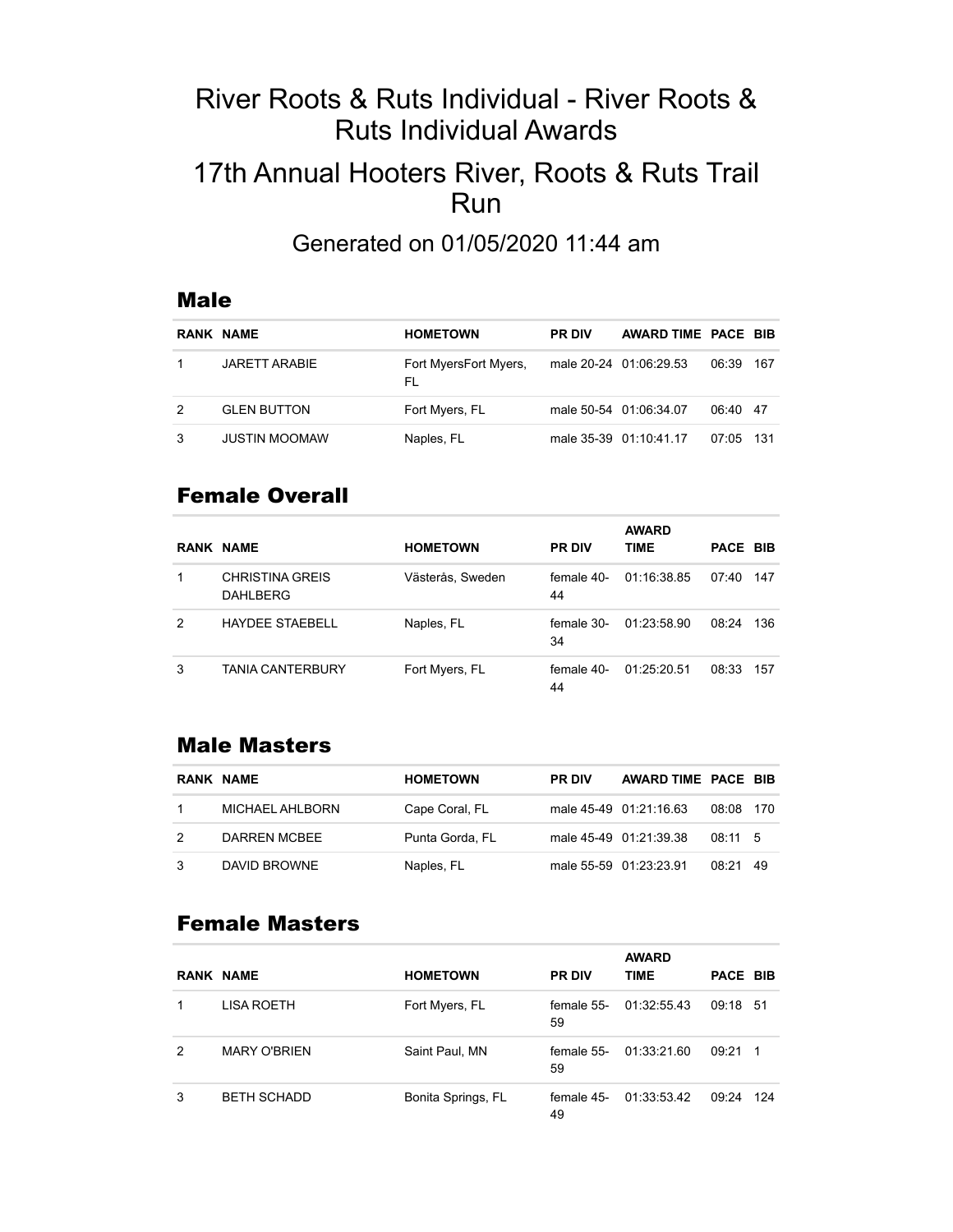# Male Grandmasters

| <b>RANK NAME</b>          | <b>HOMETOWN</b> | <b>PR DIV</b> | AWARD TIME PACE BIB    |            |       |
|---------------------------|-----------------|---------------|------------------------|------------|-------|
| <b>BOB MILLER</b>         | Sanibel, FL     |               | male 55-59 01:23:37.13 | 08:22 133  |       |
| ROBERT GEAR               | Fort Myers, FL  |               | male 50-54 01:24:18.14 | $08.27$ 21 |       |
| <b>JEFFREY WINGENROTH</b> | Fort Myers, FL  |               | male 60-64 01:33:00.15 | 09:19      | - 151 |

# Female Grandmasters

|   | <b>RANK NAME</b>      | <b>HOMETOWN</b> | <b>PR DIV</b>    | <b>AWARD</b><br><b>TIME</b> | <b>PACE BIB</b> |      |
|---|-----------------------|-----------------|------------------|-----------------------------|-----------------|------|
|   |                       |                 |                  |                             |                 |      |
|   | <b>CARLA DAVIS</b>    | Boulder, CO     | female 50-<br>54 | 01:35:04.96                 | 09:31           | - 92 |
| 2 | <b>JULIE GREENLEE</b> | Naples, FL      | female 50-<br>54 | 01:36:44.37                 | 09:42           | 105  |
| 3 | LINDA MILLER          | Wellington, FL  | female 55-<br>59 | 01:39:51.62                 | 10:00           | 161  |

# Male Senior Grandmasters

|   | <b>RANK NAME</b>     | <b>HOMETOWN</b> | <b>PR DIV</b>   | <b>AWARD</b><br><b>TIME</b> | PACE BIB |  |
|---|----------------------|-----------------|-----------------|-----------------------------|----------|--|
|   | <b>JIM GLENDON</b>   | Fort Myers, FL  | make 70-<br>120 | 01:34:28.71                 | 09:28 83 |  |
| 2 | <b>JEFF MOREY</b>    | Cornelius, NC   | make 70-<br>120 | 01:37:02.32                 | 09:43 61 |  |
| 3 | <b>STEVEN PRIEST</b> | Fort Myers, FL  |                 | male 60-64 01:38:43.48      | 09:54 73 |  |

# Female Senior Grandmasters

|   |                      |                 |                  | <b>AWARD</b> |          |      |
|---|----------------------|-----------------|------------------|--------------|----------|------|
|   | <b>RANK NAME</b>     | <b>HOMETOWN</b> | <b>PR DIV</b>    | <b>TIME</b>  | PACE BIB |      |
| 1 | <b>BRENDA WILSON</b> | Stuart, FL      | female 60-<br>64 | 01:43:33.30  | 10:23    | - 48 |
| 2 | <b>ELLEN DEVENY</b>  | Estero, FL      | female 60-<br>64 | 01:47:32.23  | 10:47    | 121  |
| 3 | <b>MARY RINE</b>     | Alva, FL        | female 60-<br>64 | 01:48:05.54  | 10:50    | 162  |

# male 1-19

| <b>RANK NAME</b>      | <b>HOMETOWN</b> | <b>PR DIV</b> | AWARD TIME PACE BIB   |          |     |
|-----------------------|-----------------|---------------|-----------------------|----------|-----|
| ASHBY BELCASTRO       | Fort Myers, FL  |               | male 1-19 01:25:23.68 | 08:33    | 146 |
| <b>HENRY SERGEANT</b> | Sanibel, FL     |               | male 1-19 01:39:10.12 | 09:56 52 |     |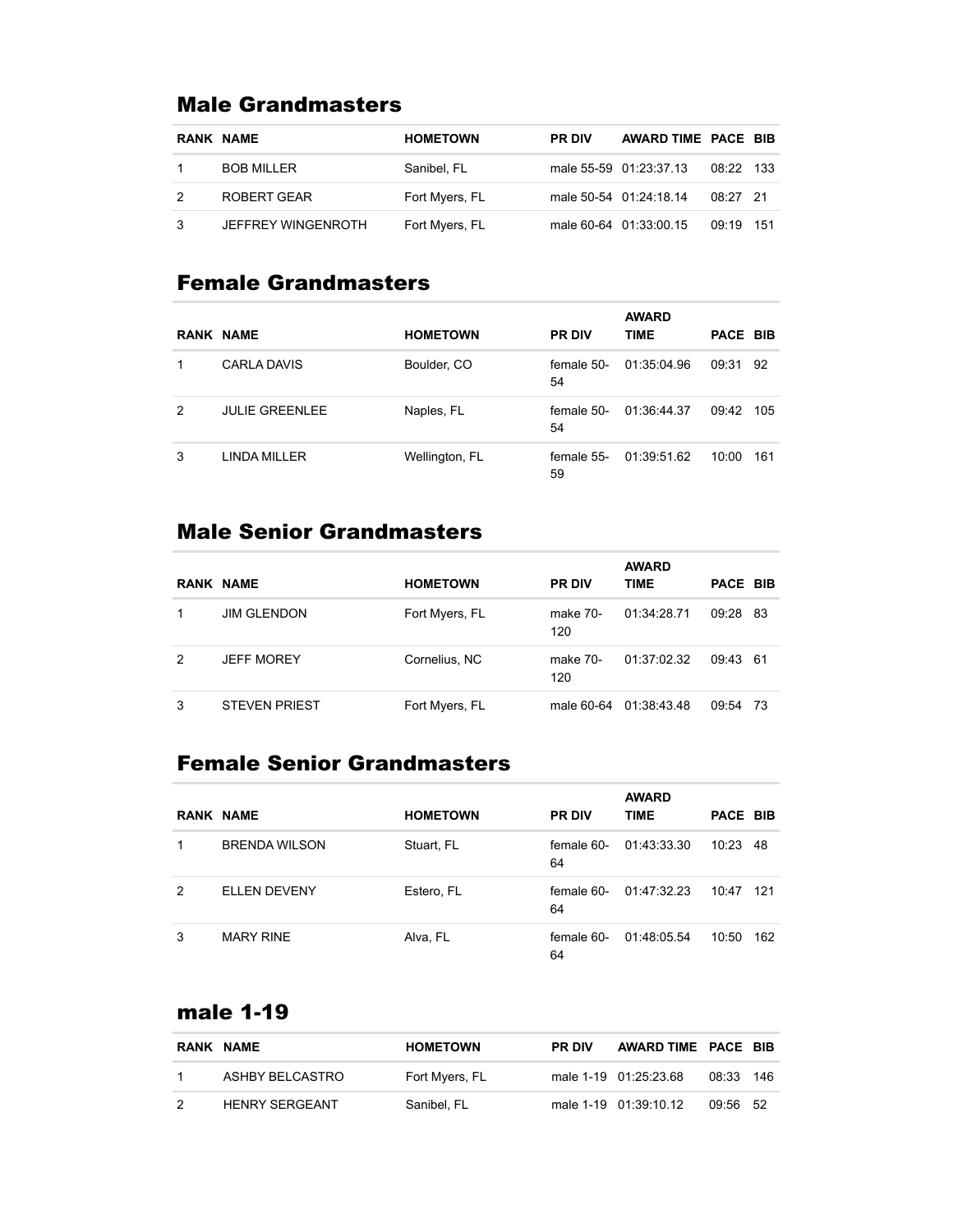# female 1-19

| <b>RANK NAME</b> | <b>HOMETOWN</b> | <b>PR DIV</b> | <b>AWARD</b><br>TIME  | PACE BIB  |  |
|------------------|-----------------|---------------|-----------------------|-----------|--|
| NATALEE JONES    | Cape Coral, FL  | 19            | female 1- 01:44:14.92 | 10:26 127 |  |

#### male 20-24

| <b>RANK NAME</b>     | <b>HOMETOWN</b> | <b>PR DIV</b> | AWARD TIME PACE BIB    |           |  |
|----------------------|-----------------|---------------|------------------------|-----------|--|
| <b>GARRETT YATES</b> | Fort Myers, FL  |               | male 20-24 01:25:32.72 | 08:34 141 |  |
| DARIN DE LELYS       | Fort Myers, FL  |               | male 20-24 01:34:46.11 | 09:29 60  |  |

#### female 20-24

|   | <b>RANK NAME</b> | <b>HOMETOWN</b>  | <b>PR DIV</b> | <b>AWARD</b><br>TIME   | PACE BIB |  |
|---|------------------|------------------|---------------|------------------------|----------|--|
| 1 | TIFFANY WOOD     | Jacksonville. FL | 24            | female 20- 02:04:58.59 | 12:30 99 |  |

# female 25-29

|   | <b>RANK NAME</b>      | <b>HOMETOWN</b> | <b>PR DIV</b>    | <b>AWARD</b><br><b>TIME</b> | PACE BIB   |  |
|---|-----------------------|-----------------|------------------|-----------------------------|------------|--|
|   | <b>KATIE BURKETT!</b> | Fort Myers, FL  | female 25-<br>29 | 01:38:26.36                 | 09:51 67   |  |
| 2 | SAVANNAH ROSS         | Cape Coral, FL  | female 25-<br>29 | 02:01:54.60                 | $12.12$ 75 |  |

#### male 25-29

| <b>RANK NAME</b> | <b>HOMETOWN</b>  | <b>PR DIV</b> | AWARD TIME PACE BIB    |            |  |
|------------------|------------------|---------------|------------------------|------------|--|
| KYI F POWIDZKI   | Naples, FL       |               | male 25-29 01:39:22.40 | 09:57 31   |  |
| RYAN APT         | Delray Beach, FL |               | male 25-29 01:39:56.60 | $10:00$ 70 |  |

#### male 30-34

|               | RANK NAME           | <b>HOMETOWN</b> | <b>PR DIV</b> | AWARD TIME PACE BIB    |           |  |
|---------------|---------------------|-----------------|---------------|------------------------|-----------|--|
|               | NICHOLAS POHL       | Naples, FL      |               | male 30-34 01:18:14.56 | 07:50 158 |  |
| $\mathcal{P}$ | <b>HAMED RIVERA</b> | Cape Coral, FL  |               | male 30-34 01:21:16.59 | 08:08 108 |  |
|               | SEAN PHAM           | Fort Myers, FL  |               | male 30-34 01:23:17.05 | $08:20$ 7 |  |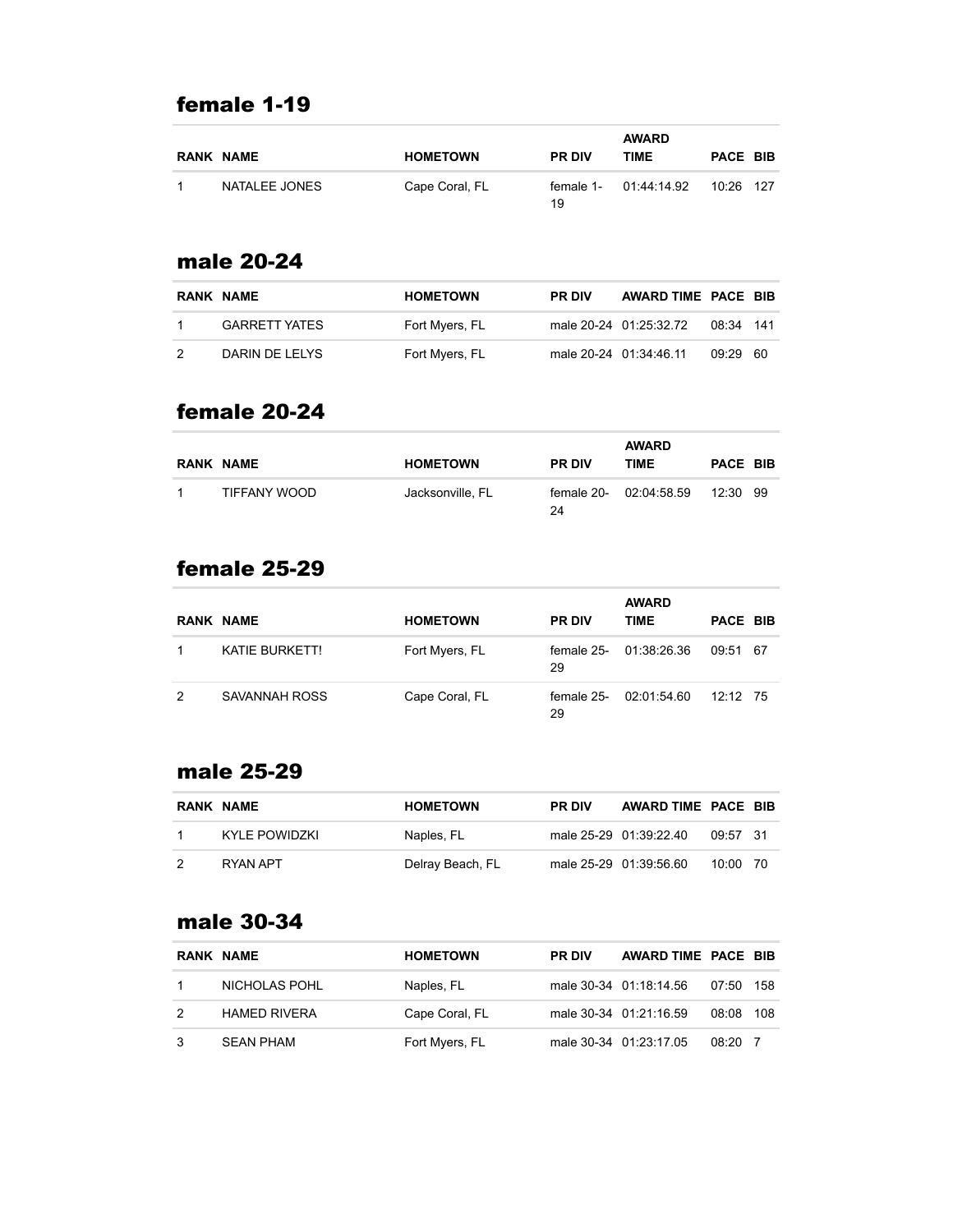# female 30-34

|   | <b>RANK NAME</b>        | <b>HOMETOWN</b> | <b>PR DIV</b>    | <b>AWARD</b><br><b>TIME</b> | PACE BIB |       |
|---|-------------------------|-----------------|------------------|-----------------------------|----------|-------|
|   | <b>HOLLY KISTLER</b>    | Naples, FL      | female 30-<br>34 | 01:27:18.20                 | 08:44    | 130   |
| 2 | <b>ADRIANNE MEYER</b>   | Naples, FL      | female 30-<br>34 | 01:37:42.16                 | 09:47 77 |       |
| 3 | <b>JENNY CUNNINGHAM</b> | Norfolk, MA     | female 30-<br>34 | 01:38:50.97                 | 09:54    | - 174 |

#### male 35-39

|    | RANK NAME             | <b>HOMETOWN</b>  | <b>PR DIV</b> | AWARD TIME PACE BIB    |             |  |
|----|-----------------------|------------------|---------------|------------------------|-------------|--|
|    | ALEJANDRO ARREOLA     | Seattle, WA      |               | male 35-39 01:10:45.40 | $07.05$ 117 |  |
|    | <b>JASON PISTILLI</b> | Fayetteville, NY |               | male 35-39 01:32:13.67 | 09:14 93    |  |
| -3 | CHRISTOPHE MCAVOY     | LABELLE. FL      |               | male 35-39 01:40:25.54 | $10.03$ 16  |  |

# female 35-39

|   | RANK NAME               | <b>HOMETOWN</b>    | <b>PR DIV</b>    | <b>AWARD</b><br>TIME | PACE BIB |      |
|---|-------------------------|--------------------|------------------|----------------------|----------|------|
|   |                         |                    |                  |                      |          |      |
|   | <b>JACKIE GALBRAITH</b> | Port Charlotte, FL | female 35-<br>39 | 01:36:00.29          | 09:37    | - 79 |
| 2 | NATALIA HESTER          | Naples, FL         | female 35-<br>39 | 01:39:01.44          | 09:55    | -129 |
| 3 | <b>COLBY ROBERTSON</b>  | Naples, FL         | female 35-<br>39 | 01:43:25.56          | 10:21    | 112  |

#### male 40-44

|               | RANK NAME            | <b>HOMETOWN</b> | <b>PR DIV</b> | AWARD TIME PACE BIB    |          |     |
|---------------|----------------------|-----------------|---------------|------------------------|----------|-----|
|               | <b>WAYNE HOLCOMB</b> | Fort Myers, FL  |               | male 40-44 01:31:38.71 | 09:10 96 |     |
| $\mathcal{P}$ | <b>KELLY MCCANN</b>  | Fort Myers, FL  |               | male 40-44 01:36:08.14 | 09:37 95 |     |
| 3             | AMALIO COLÓN         | NAPLES, FL      |               | male 40-44 01:36:42.71 | 09.41    | 163 |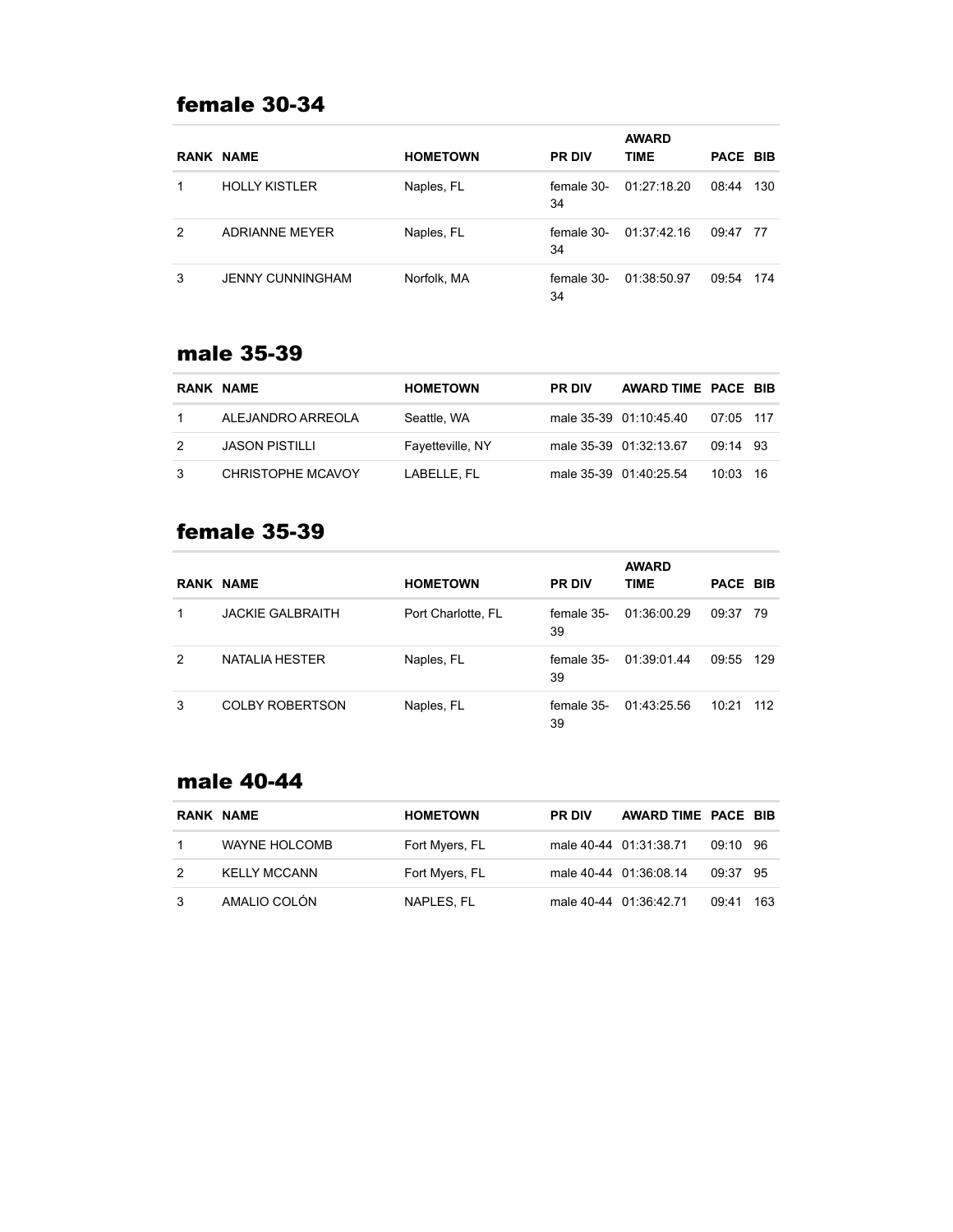# female 40-44

|   | <b>RANK NAME</b>           | <b>HOMETOWN</b>    | <b>PR DIV</b>    | <b>AWARD</b><br><b>TIME</b> | PACE BIB |     |
|---|----------------------------|--------------------|------------------|-----------------------------|----------|-----|
|   | <b>CAILIN WEIDENMILLER</b> | Naples, FL         | female 40-<br>44 | 01:39:19.51                 | 09:56    | 103 |
| 2 | <b>FRIN BRAHMS</b>         | Naples, FL         | female 40-<br>44 | 01:43:52.63                 | 10:24    | 166 |
| 3 | <b>KRISTINA MCCUNE</b>     | Bonita Springs, FL | female 40-<br>44 | 01:49:21.86                 | 10:57    | 160 |

#### male 45-49

|    | RANK NAME         | <b>HOMETOWN</b> | <b>PR DIV</b> | AWARD TIME PACE BIB    |           |  |
|----|-------------------|-----------------|---------------|------------------------|-----------|--|
|    | <b>SEAN NOLAN</b> | Naples, FL      |               | male 45-49 01:23:30.52 | 08:22 87  |  |
| 2  | CHRIS SCOTT       | Cape Coral, FL  |               | male 45-49 01:23:52.06 | 08:24 76  |  |
| -3 | MICHAEL HAHN      | Fort Myers, FL  |               | male 45-49 01:32:24.99 | 09:15 154 |  |

# female 45-49

|   | <b>RANK NAME</b>      | <b>HOMETOWN</b>     | <b>PR DIV</b>    | <b>AWARD</b><br><b>TIME</b> | PACE BIB |     |
|---|-----------------------|---------------------|------------------|-----------------------------|----------|-----|
|   | <b>CARY EDWARDS</b>   | Naples, FL          | female 45-<br>49 | 01:33:57.12                 | 09:24    | 164 |
| 2 | EVELYNE FERNANDEZ     | Marco Island, FL    | female 45-<br>49 | 01:37:12.12                 | 09:44 89 |     |
| 3 | <b>CAROLYN DENSON</b> | West Palm Beach, FL | female 45-<br>49 | 01:40:14:45                 | 10:02 64 |     |

#### male 50-54

| RANK NAME      | <b>HOMETOWN</b> | <b>PR DIV</b> | AWARD TIME PACE BIB    |             |  |
|----------------|-----------------|---------------|------------------------|-------------|--|
| DANIEL SCHULTZ | Ft Myers, FL    |               | male 50-54 01:34:43.86 | 09:29 45    |  |
| LEE GOLDEN     | Fort Myers, FL  |               | male 50-54 01:36:54.09 | $09.42$ 107 |  |
| TULIO SANDOVAL | Naples, FL      |               | male 50-54 01:42:12.50 | $10.14$ 14  |  |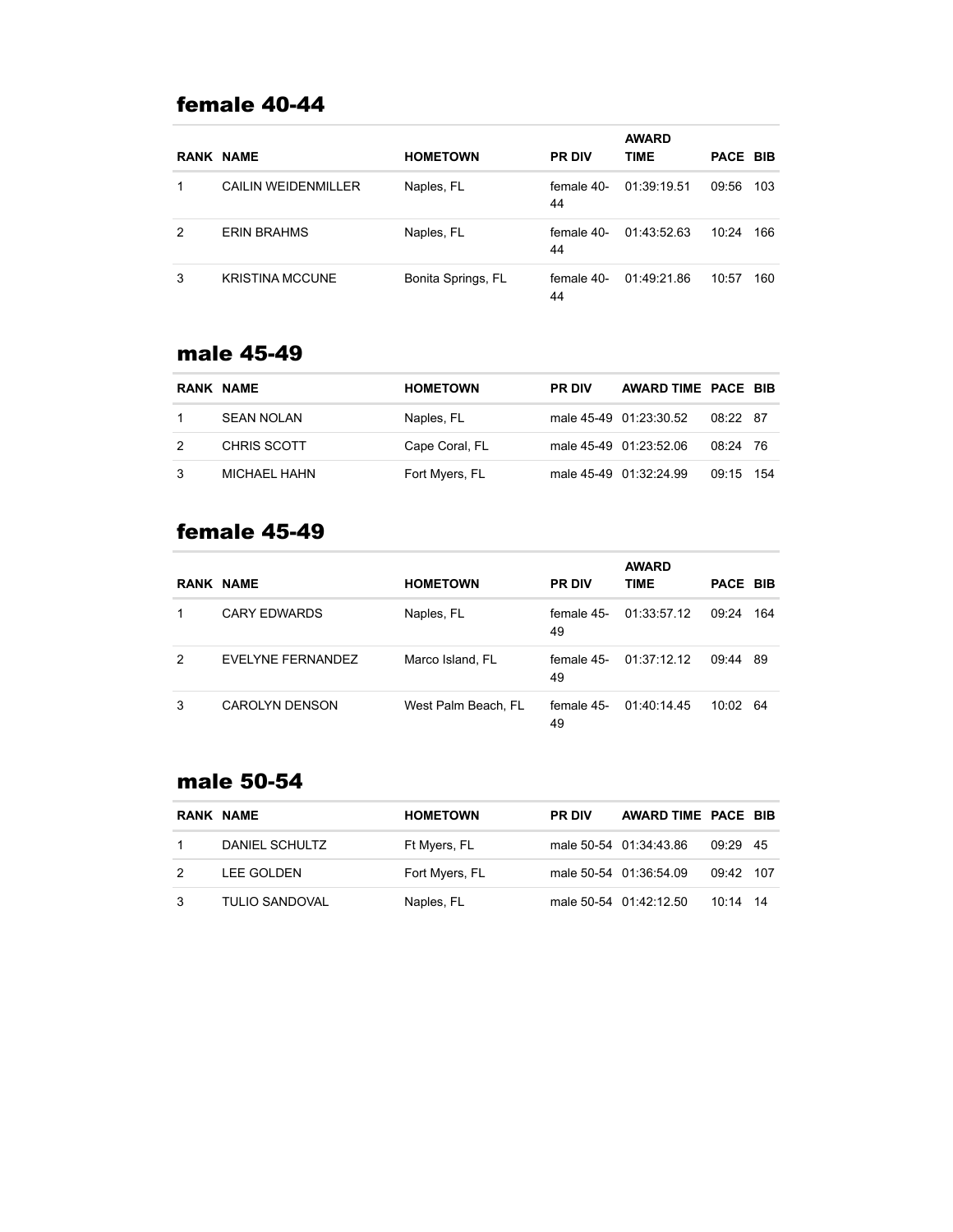#### female 50-54

|   | <b>RANK NAME</b>      | <b>HOMETOWN</b> | <b>PR DIV</b>    | <b>AWARD</b><br><b>TIME</b> | PACE BIB |     |
|---|-----------------------|-----------------|------------------|-----------------------------|----------|-----|
|   | <b>DONNA HICKEY</b>   | Fort Myers, FL  | female 50-<br>54 | 01:41:47.28                 | 10:11    | 155 |
| 2 | <b>KATIE SERGEANT</b> | Sanibel, FL     | female 50-<br>54 | 01:56:08.36                 | 11:37    | 53  |
| 3 | <b>BRENDA DEVANEY</b> | Naples, FL      | female 50-<br>54 | 01:57:24.23                 | 11:45    | 139 |

#### male 55-59

| RANK NAME               | <b>HOMETOWN</b> | <b>PR DIV</b> | AWARD TIME PACE BIB    |          |     |
|-------------------------|-----------------|---------------|------------------------|----------|-----|
| MARK ALLEN              | Fort Myers, FL  |               | male 55-59 01:37:56.40 | 09:48 46 |     |
| <b>INGOLF MICKLISCH</b> | Cape Coral, FL  |               | male 55-59 01:38:23.49 | 09:51 36 |     |
| <b>JOHN SCOTT</b>       | Cape Coral, FL  |               | male 55-59 01:39:51.22 | 10:00    | 100 |

# female 55-59

|   |                     |                    |                  | <b>AWARD</b> |           |    |
|---|---------------------|--------------------|------------------|--------------|-----------|----|
|   | <b>RANK NAME</b>    | <b>HOMETOWN</b>    | <b>PR DIV</b>    | <b>TIME</b>  | PACE BIB  |    |
|   | <b>KAREN TAMSON</b> | Naples, FL         | female 55-<br>59 | 01:43:30.53  | 10:22 123 |    |
| 2 | LOUISE KOWITCH      | Bonita Springs, FL | female 55-<br>59 | 01:51:21.57  | 11:09     | 69 |
| 3 | DANA HILMOE         | Naples, FL         | female 55-<br>59 | 01:55:18.75  | 11:32     | 86 |

#### male 60-64

| RANK NAME    | <b>HOMETOWN</b> | <b>PR DIV</b> | AWARD TIME PACE BIB    |            |       |
|--------------|-----------------|---------------|------------------------|------------|-------|
| MIKE KRAUSE  | Manito. IL      |               | male 60-64 01:44:41.74 | 10:29      | - 148 |
| BEN NELL     | Boulder, CO     |               | male 60-64 01:47:32.96 | $10.46$ 72 |       |
| DAVID HALPER | Oakdale, MN     |               | male 60-64 01:54:57.81 | 11:30      | 145   |

# female 60-64

|   | <b>RANK NAME</b>      | <b>HOMETOWN</b> | <b>PR DIV</b>    | <b>AWARD</b><br><b>TIME</b> | <b>PACE BIB</b> |  |
|---|-----------------------|-----------------|------------------|-----------------------------|-----------------|--|
|   | <b>MARY KAY ICKES</b> | Stow, OH        | female 60-<br>64 | 01:53:41.36                 | 11:23 81        |  |
| 2 | ANNE RANDLES          | Akron, OH       | female 60-<br>64 | 01:53:54.37                 | $11.24$ 84      |  |